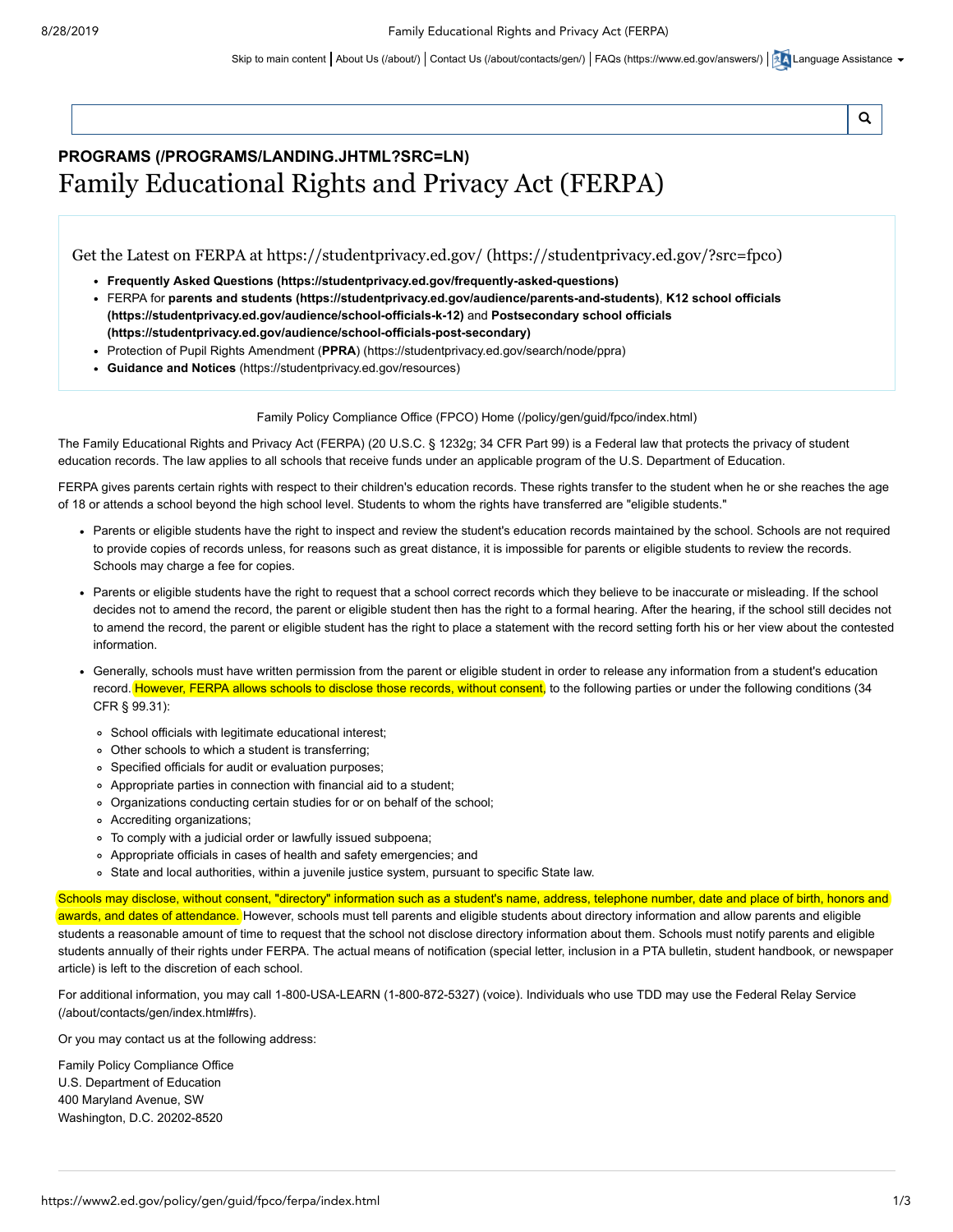## How Do I Find...

- [Student loans, forgiveness \(/fund/grants-college.html?src=rn\)](https://www2.ed.gov/fund/grants-college.html?src=rn)
- [College accreditation \(https://www.ed.gov/accreditation?src=rn\)](https://www.ed.gov/accreditation?src=rn)
- [Every Student Succeeds Act \(ESSA\) \(https://www.ed.gov/essa?src=rn\)](https://www.ed.gov/essa?src=rn)
- [FERPA \(/policy/gen/guid/fpco/ferpa/index.html?src=rn\)](https://www2.ed.gov/policy/gen/guid/fpco/ferpa/index.html?src=rn)
- [FAFSA \(https://fafsa.ed.gov/?src=edgov-rn\)](https://fafsa.ed.gov/?src=edgov-rn)
- [1098, tax forms \(https://www.ed.gov/1098-e?src=rn\)](https://www.ed.gov/1098-e?src=rn)

[More > \(/about/top-tasks.html?src=rn\)](https://www2.ed.gov/about/top-tasks.html?src=rn)

## Information About...

- [Transforming Teaching \(https://www.ed.gov/teaching?src=rn\)](https://www.ed.gov/teaching?src=rn)
- [Family and Community Engagement \(https://www.ed.gov/family-and-community-engagement?src=rn\)](https://www.ed.gov/family-and-community-engagement?src=rn)
- [Early Learning \(/about/inits/ed/earlylearning/index.html?src=rn\)](https://www2.ed.gov/about/inits/ed/earlylearning/index.html?src=rn)

## **Related Topics**

**No Related Topics Found**

Student Loans [\(/fund/grants-college.html?src=ft\)](https://www2.ed.gov/fund/grants-college.html?src=ft) [Repaying Loans \(https://studentaid.ed.gov/repay-loans?src=ft\)](https://studentaid.ed.gov/repay-loans?src=ft) [Defaulted Loans \(https://studentaid.ed.gov/repay-loans/default?src=ft\)](https://studentaid.ed.gov/repay-loans/default?src=ft) [Loan Forgiveness \(https://studentaid.ed.gov/repay-loans/forgiveness-cancellation?src=ft\)](https://studentaid.ed.gov/repay-loans/forgiveness-cancellation?src=ft)

[Loan Servicers \(https://studentaid.ed.gov/repay-loans/understand/servicers?src=ft#who-is-my-loan-servicer\)](https://studentaid.ed.gov/repay-loans/understand/servicers?src=ft#who-is-my-loan-servicer)

### Grants & Programs [\(/fund/grants-apply.html?src=ft\)](https://www2.ed.gov/fund/grants-apply.html?src=ft) [Apply for Pell Grants \(https://www.fafsa.ed.gov/?src=ft\)](https://www.fafsa.ed.gov/?src=ft) [Grants Forecast \(/fund/grant/find/edlite-forecast.html?src=ft\)](https://www2.ed.gov/fund/grant/find/edlite-forecast.html?src=ft) [Apply for a Grant \(/fund/grant/apply/grantapps/index.html?src=ft\)](https://www2.ed.gov/fund/grant/apply/grantapps/index.html?src=ft)

[Eligibility for Grants \(/programs/find/elig/index.html?src=ft\)](https://www2.ed.gov/programs/find/elig/index.html?src=ft)

#### [Laws & Guidance](https://www2.ed.gov/policy/?src=ft)

(/policy/?src=ft)

[Every Student Succeeds Act \(ESSA\) \(https://www.ed.gov/essa?src=ft\)](https://www.ed.gov/essa?src=ft) [FERPA \(/policy/gen/guid/fpco/ferpa/index.html?src=ft\)](https://www2.ed.gov/policy/gen/guid/fpco/ferpa/index.html?src=ft) [Civil Rights \(/about/offices/list/ocr/know.html?src=ft\)](https://www2.ed.gov/about/offices/list/ocr/know.html?src=ft) [New IDEA Website \(https://sites.ed.gov/idea/?src=ft\)](https://sites.ed.gov/idea/?src=ft)

#### [Data & Research](https://www2.ed.gov/rschstat/?src=ft)

(/rschstat/?src=ft)

[Education Statistics \(https://nces.ed.gov/?src=ft\)](https://nces.ed.gov/?src=ft) [Postsecondary Education Data \(https://nces.ed.gov/ipeds/?src=ft\)](https://nces.ed.gov/ipeds/?src=ft) [ED Data Express \(https://eddataexpress.ed.gov/?src=ft\)](https://eddataexpress.ed.gov/?src=ft) [Nation's Report Card \(https://nces.ed.gov/nationsreportcard/?src=ft\)](https://nces.ed.gov/nationsreportcard/?src=ft) [What Works Clearinghouse \(https://ies.ed.gov/ncee/wwc/?src=ft\)](https://ies.ed.gov/ncee/wwc/?src=ft)

#### About Us

[\(/about/?src=ft\)](https://www2.ed.gov/about/?src=ft) [Contact Us \(/about/contacts/gen/?src=ft\)](https://www2.ed.gov/about/contacts/gen/?src=ft) [ED Offices \(/about/offices/list/?src=ft\)](https://www2.ed.gov/about/offices/list/?src=ft) [Jobs \(https://www.ed.gov/jobs/?src=ft\)](https://www.ed.gov/jobs/?src=ft) [Press Releases \(https://www.ed.gov/news/?src=ft\)](https://www.ed.gov/news/?src=ft) [FAQs \(https://www.ed.gov/answers/?src=ft\)](https://www.ed.gov/answers/?src=ft) [Recursos en español \(/espanol/bienvenidos/es/index.html?src=ft\)](https://www2.ed.gov/espanol/bienvenidos/es/index.html?src=ft)

https://www2.ed.gov/policy/gen/guid/fpco/ferpa/index.html 2/3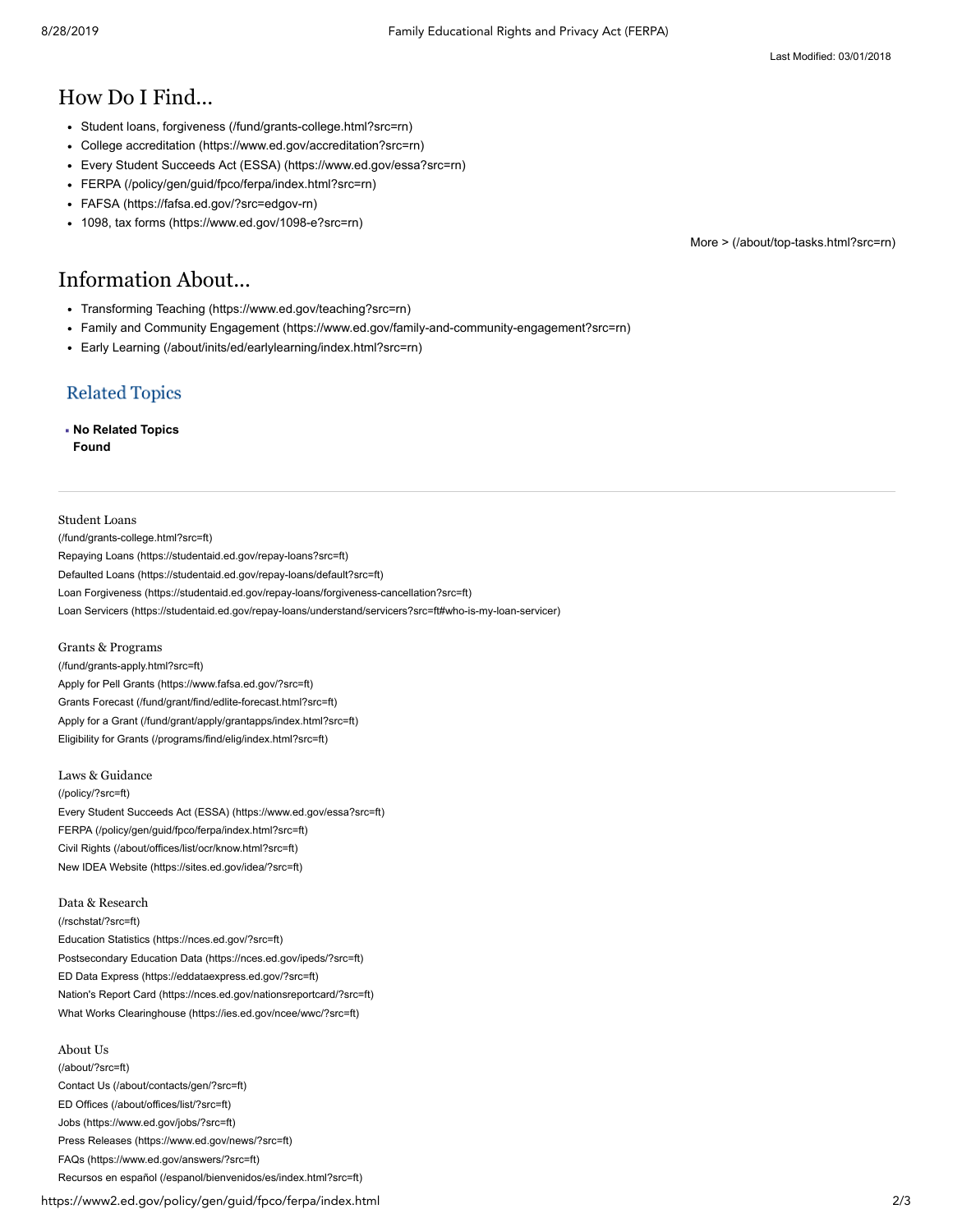8/28/2019 Family Educational Rights and Privacy Act (FERPA)

[Budget, Performance \(/about/overview/focus/performance.html?src=ft\)](https://www2.ed.gov/about/overview/focus/performance.html?src=ft)

[Privacy Program \(/privacy?src=ft\)](https://www2.ed.gov/privacy?src=ft)

[Subscribe to E-Mail Updates \(https://public.govdelivery.com/accounts/USED/subscriber/new?topic\\_id=USED\\_5\)](https://public.govdelivery.com/accounts/USED/subscriber/new?topic_id=USED_5)

(https://www.facebook.com/ed.gov) [\(https://twitter.com/usedgov\)](https://twitter.com/usedgov) (M) [\(https://public.govdelivery.com/accounts/USED/subscriber/new?](https://public.govdelivery.com/accounts/USED/subscriber/new?topic_id=USED_5) f topic\_id=USED\_5) [\(https://www.ed.gov/feed\)](https://www.ed.gov/feed)

[Notices \(/notices/index.html?src=ft\)](https://www2.ed.gov/notices/index.html?src=ft) [FOIA \(/policy/gen/leg/foia/foiatoc.html?src=ft\)](https://www2.ed.gov/policy/gen/leg/foia/foiatoc.html?src=ft) [Privacy Policy \(/notices/privacy/index.html\)](https://www2.ed.gov/notices/privacy/index.html) [Accessibility \(/notices/accessibility/index.html\)](https://www2.ed.gov/notices/accessibility/index.html) [Security \(/notices/security/index.html?src=ft\)](https://www2.ed.gov/notices/security/index.html?src=ft) [Information quality \(/policy/gen/guid/infoqualguide.html?src=ft\)](https://www2.ed.gov/policy/gen/guid/infoqualguide.html?src=ft) [Inspector General \(/about/offices/list/oig/index.html?src=ft\)](https://www2.ed.gov/about/offices/list/oig/index.html?src=ft) [Whitehouse.gov \(https://www.whitehouse.gov/\)](https://www.whitehouse.gov/) [USA.gov \(https://www.usa.gov/\)](https://www.usa.gov/) [Benefits.gov \(https://www.benefits.gov/\)](https://www.benefits.gov/) [Regulations.gov \(https://www.regulations.gov/\)](https://www.regulations.gov/)